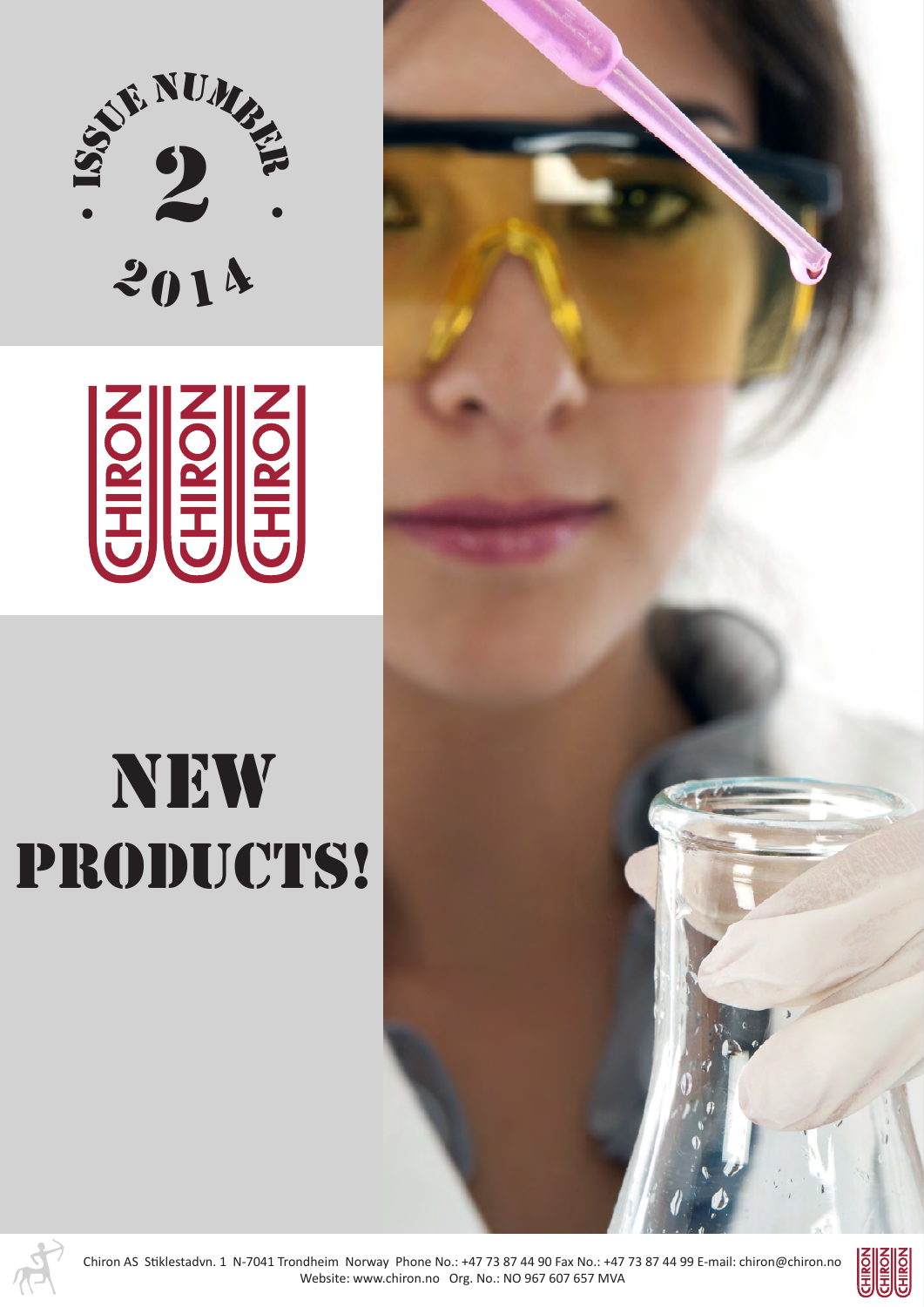

## **NEW PRODUCTS**



**Issue No. 2**

| Name (Synonym)<br><b>Chiron Cat. No.</b><br><b>CAS No.</b><br><b>Synthetic Cannabinoids</b><br>444912-75-8<br>10441.22<br>AM-2233 hydrochloride<br>(free amine)<br>N/A<br>UR-144 4-hydroxypentyl<br>10385.21<br><b>Designer Benzodiazepines</b><br>10428.15<br>Flubromazepam<br>2647-50-9<br>Pyrazolam<br>10427.16<br>39243-02-2 |
|----------------------------------------------------------------------------------------------------------------------------------------------------------------------------------------------------------------------------------------------------------------------------------------------------------------------------------|
|                                                                                                                                                                                                                                                                                                                                  |
|                                                                                                                                                                                                                                                                                                                                  |
|                                                                                                                                                                                                                                                                                                                                  |
|                                                                                                                                                                                                                                                                                                                                  |
|                                                                                                                                                                                                                                                                                                                                  |
|                                                                                                                                                                                                                                                                                                                                  |
|                                                                                                                                                                                                                                                                                                                                  |
| <b>Other New Psychoactive Substances</b>                                                                                                                                                                                                                                                                                         |
| 10455.1<br>Bk-2C-B<br>807631-09-0                                                                                                                                                                                                                                                                                                |
| Methoxphenidine<br>10456.2<br>N/A                                                                                                                                                                                                                                                                                                |
| 5-APB hydrochloride<br>10440.11<br>286834-80-8                                                                                                                                                                                                                                                                                   |
| (α-Methyl-5-benzofuranethanamine HCl)                                                                                                                                                                                                                                                                                            |
| 10436.11<br>(+/-) / DL-Acetylamphetamine<br>14383-60-9                                                                                                                                                                                                                                                                           |
| MT-45 hydrochloride<br>10429.24<br>57314-55-3                                                                                                                                                                                                                                                                                    |
| (IC-6, (+)-1-Cyclohexyl-4-(1.2-diphenylethylpiperazine) HCl)                                                                                                                                                                                                                                                                     |
| 5-Methoxy-6-methyl-2-aminoindane<br>10438.11<br>132980-16-6<br>(MMAI)                                                                                                                                                                                                                                                            |
| 10425.23<br>Salvinorin A<br>8720-01-5                                                                                                                                                                                                                                                                                            |
| Hydroxybutyrates                                                                                                                                                                                                                                                                                                                 |
| 10414.4<br>Sodium DL-2-hydroxybutyrate<br>5094-24-6                                                                                                                                                                                                                                                                              |
| 10415.4<br>Sodium DL-2-hydroxybutyrate-2,3,3-d3<br>98-97-8                                                                                                                                                                                                                                                                       |
| Sodium DL-3-hydroxybutyrate-2,4-13C2                                                                                                                                                                                                                                                                                             |
| N/A<br>10413.4<br>(BHB-13C2, 6-Hydroxybutyrate-13C2)                                                                                                                                                                                                                                                                             |
| Sodium DL-3-hydroxybutyrate-3,4,4,4-d4                                                                                                                                                                                                                                                                                           |
| 10412.4<br>1219804-68-8<br>(BHB-d4, 6-Hydroxybutyrate-d4)                                                                                                                                                                                                                                                                        |
| <b>Opioids</b>                                                                                                                                                                                                                                                                                                                   |
| 10163.21<br>DL-Methadone hydrochloride<br>1095-90-5                                                                                                                                                                                                                                                                              |
| DL-Methadone-d3 hydrochloride<br>9834.21<br>65566-72-5                                                                                                                                                                                                                                                                           |
| 10376.21<br>DL-Methadone-d9 hydrochloride<br>1435933-74-6                                                                                                                                                                                                                                                                        |
| <b>Pharmaceuticals</b>                                                                                                                                                                                                                                                                                                           |
| Valproic acid-d6                                                                                                                                                                                                                                                                                                                 |
| 10371.8<br>345909-03-7<br>(2-(Propyl-3,3,3-d3)pentanoic-5,5,5-d3 acid)                                                                                                                                                                                                                                                           |
| 10343.20<br>Amitriptyline-d3 hydrochloride (N-methyl-d3)<br>342611-00-1                                                                                                                                                                                                                                                          |
| Norclobazam<br>10364.15<br>22316-55-8<br>(N-Desmethyl Clobazam)                                                                                                                                                                                                                                                                  |
| <b>Coming Soon:</b>                                                                                                                                                                                                                                                                                                              |
| 9819.15<br>7-Aminonitrazepam-d5<br>1189511-46-3                                                                                                                                                                                                                                                                                  |
| 7-Aminoclonazepam-d4<br>9304.15<br>1215070-96-4                                                                                                                                                                                                                                                                                  |
| 10426.20<br>6-β-Naltrexol<br>49625-89-0                                                                                                                                                                                                                                                                                          |
| DL-Methadone-13C6<br>10377.21<br>N/A                                                                                                                                                                                                                                                                                             |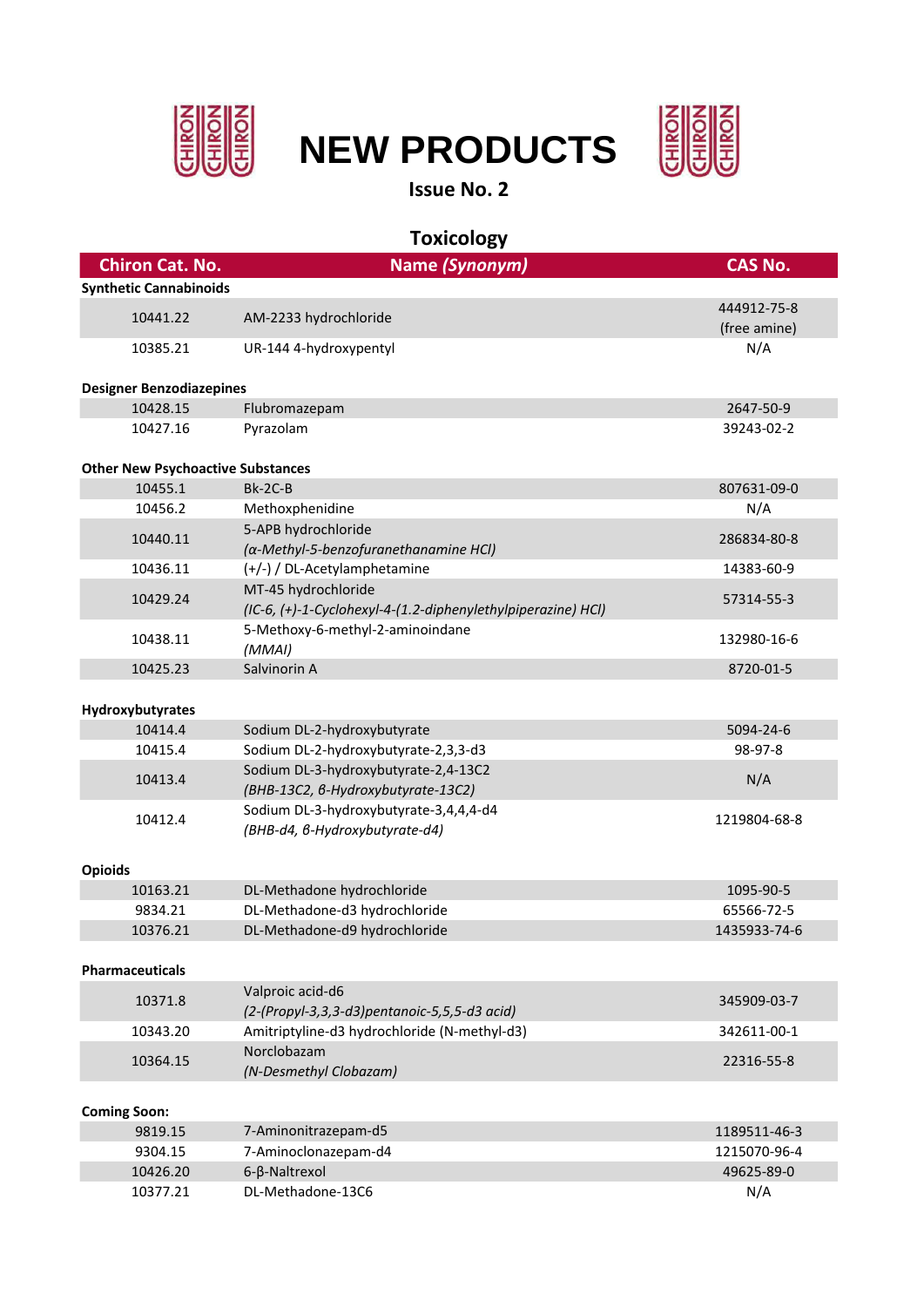## **Toxicology Continued…...**

| <b>Chiron Cat. No.</b> | Name (Synonym)                                            | <b>CAS No.</b> |
|------------------------|-----------------------------------------------------------|----------------|
| <b>Coming Soon:</b>    |                                                           |                |
| 10317.23               | Morphine-6-glucuronide-d3<br>$(M-6-G-d3)$                 | 219533-69-4    |
| 10381.31               | Norbuprenorphine glucuronide                              | 469887-29-4    |
| 10163.21               | Methadone hydrochloride                                   | 1095-90-5      |
| 10316.23               | Morphine-3-glucuronide-d3 hydrate<br>$(M-3-G-d3 hydrate)$ | 20290-09-9     |
| 10358.23               | Flupentixol dihydrochloride                               | 2413-38-9      |
| 10347.19               | Fluvoxamine maleate                                       | 61718-82-9     |
| 10351.12               | Topiramate                                                | 97240-79-4     |
| 10349.17               | Amisulpride                                               | 71675-85-9     |
| 10436.17               | Chlorpromazine-d6 oxalate (N,N-dimethyl-d6)               | 1276197-23-9   |
| 10439.9                | Ethenzamide<br>(2-Ethoxybenzamide)                        | 938-73-8       |

## **Environmental & Food Safety**

| <b>Chiron Cat. No.</b> | Name (Synonym)                                         | <b>CAS No.</b>          |
|------------------------|--------------------------------------------------------|-------------------------|
| <b>PAHs</b>            |                                                        |                         |
| 10423.20               | 1-Nitrobenzo[e]pyrene                                  | 91259-16-4              |
| 10424.20               | 3-Nitrobenzo[e]pyrene                                  | 81340-58-1              |
|                        |                                                        |                         |
| <b>Pesticides</b>      |                                                        |                         |
| 10201.23               | Lambda-cyhalotrin                                      | 91465-08-6              |
| 10437.2                | O,O-Dimethylthiophosphate, sodium salt<br>(DMTP Na)    | 23754-87-2              |
| 10406.2                | O,O-Dimethyldithiophosphate, sodium salt<br>(DMDTP Na) | 26377-29-7              |
| <b>Miscellaneous</b>   |                                                        |                         |
| 10202.1                | Methyltin trichloride                                  | 993-16-8                |
| 10443.25               | Irganox 1520                                           |                         |
|                        | (2-Methyl-4,4-bis(octylsulfanylmethyl)phenol)          | 110553-27-0             |
| 10444.0                | Red pigment 104                                        | 12656-85-8              |
| 10442.25               | Winstray L                                             |                         |
|                        | (Poly(dichloropentadiene-co-p-cresol)                  | 68610-51-5              |
| 10257.4                | Acesulfame potassium                                   |                         |
|                        | (Acesulfame K)                                         | 55589-62-3              |
| 10253.20               | Acid red 18 (E124)                                     | 51811-48-4              |
|                        | (Ponceau 4R; New Coccin)                               |                         |
| 10259.9                | Allyl sorbate                                          | 7493-75-6               |
| 10256.14               | Aspartame                                              | 22839-47-0              |
| 10254.47               | Brilliant Blue (E113)                                  | 6104-58-1               |
| 10260.11               | <b>Butyl benzoate</b>                                  | 136-60-7                |
| 10255.7                | Saccharin sodium (2H2O)                                |                         |
| 10435.20               | (o-Sulfobenzimide Sodium Salt Dihydrate)               | 6155-57-3<br>41122-71-8 |
|                        | 4-Cyano-4-heptylbiphenyl<br>2-Phenoxy-1-ethanol        |                         |
| 10222.8                | (Phenoxyethanol)                                       | 122-99-6                |
|                        | Trigonelline                                           |                         |
| 10445.7                | (Niacin metabolite)                                    | 535-83-1                |